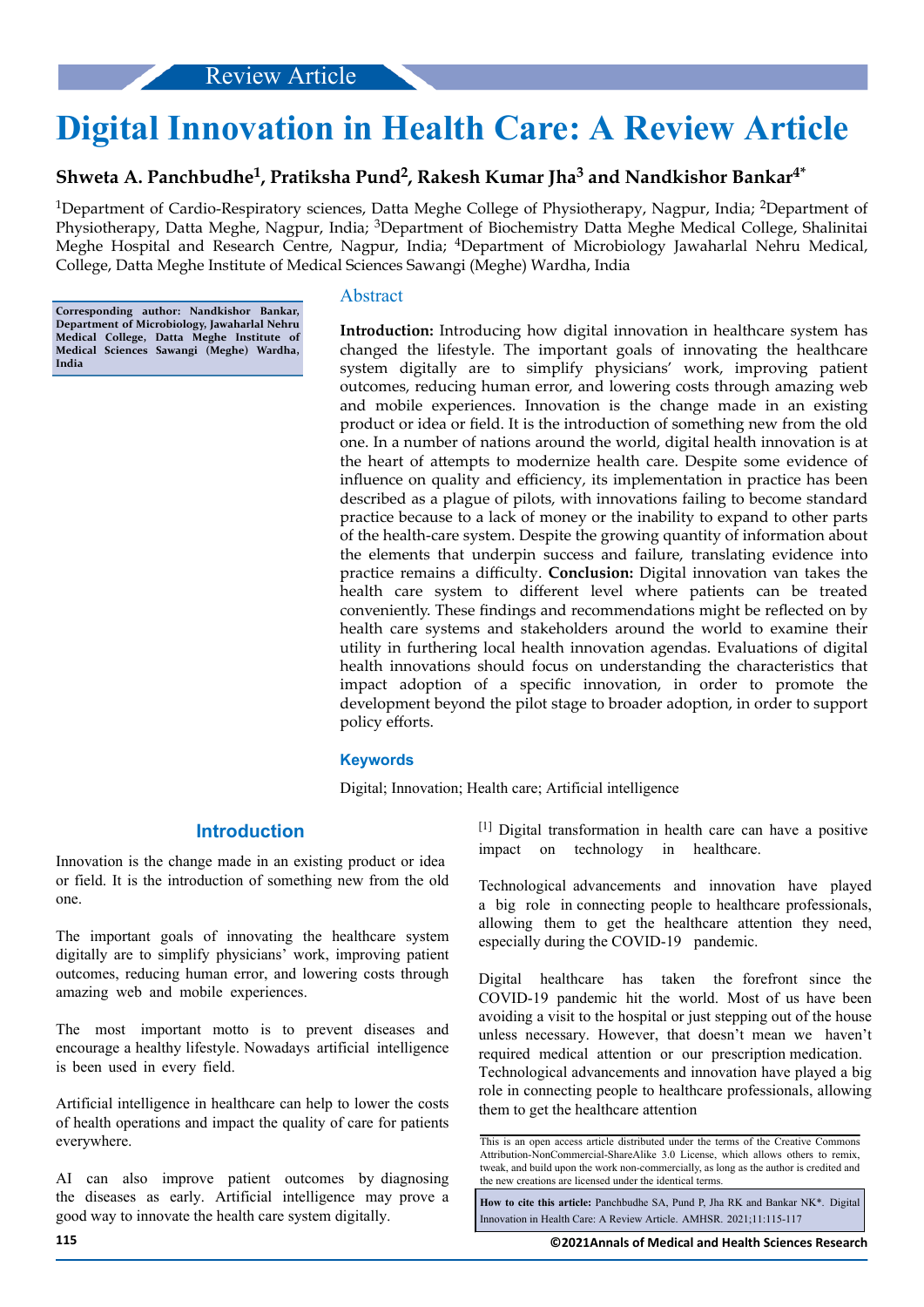they need. And, digital healthcare has been the go-to tool for all those individuals in need of health services.

#### **Healthy Lifestyle**

Telemedicine, on-demand physical and mental healthcare, online workouts, customized nutrition plans, and accessibility to wellness products have paved a roadmap to better health for the entire nation.  $[2]$  Growing demand for digital healthcare facilities is driven by lifestyle diseases, the aging population, rising income levels, rising insurance coverage, and growing health awareness.

# **Convenience**

Patients need such a health care system that works according to their needs and according to their convenience, their time, and wherever they are because of their busy schedule.

## **Virtual Treatment**

If we had told people ten years ago that they could decrease their pain with a device that looked like a video game, they would have laughed at us. Virtual Reality (VR) has, however, altered the paradigm of digital transformation in healthcare in 2018. It has a significant impact on how patients are handled. [3]

### **Discussion**

Before on-demand healthcare services became popular, as most people would either have to visit the hospital or call a professional home. But now digital healthcare platforms can connect patients and health practitioners through virtual appointments and video calls at any time.

Patients can seek medical advice online from specialist doctors registered on such platforms and later decide to meet them personally, only if they need it.

**Physical health:** Nowadays weight gain, obesity, sedentary lifestyle, and unhealthy food habits are common. While it is a rising problem among the Indian youth due to their fastpaced and stressful work-life. There is also a growing awareness about fitness to lead a healthy life.

Going and visiting a nutritionist, or going out to a fitness centre takes up more time, innovative platforms are bringing together trained professionals to help people achieve their health goals by assisting them to eat and exercise from their homes themselves.

Similarly, multiple applications offer yoga as the best solution for health and well-being, along with weight management. This has allowed many individuals to examine this area of healthcare through a digital medium with certified yoga professionals.  $[2,3]$ 

**Mental health:** mental health has finally become part of our conversation in today's time. As socializing is being cessed in 2020, caring for our mental health became equally important to taking care of physical health.

Seeking help from mental health practitioners similar to physical health professionals is now made available ondemand through digitization. From online self-help portals to e-therapy with certified professionals has helped many overcome their mental health issues. [4]

#### **Artificial Intelligence**

Artificial Intelligence (AI), which encompasses machine learning, natural language processing, and robotics, may be used in practically any sector of medicine, and its potential contributions to biological research, medical education, and health-care delivery appear infinite. It is the system that, in its ideal state, thinks and acts intelligently. [5]

Telemedicine, medical devices provided with intelligence, and electronic health records are just a few examples of how the digital transformation of health care completely changes the way we communicate with health professionals, how our data is shared among providers, and that treatment plans and health outcomes are determined. [6]

#### **Wearable Devices**

Companies that collect health data from medical devices, especially wearable technologies, are another process of digital transformation in health care. Health care organizations are taking steps to protect themselves by investing in wearable technology devices that can make realtime employment of high-risk patients predict the likelihood of a major medical event.

#### **Some of the most common features of these devices include:**

- Sensors for measuring heart rate
- Fitness trackers
- Diabetics utilise sweat metres to keep track of their blood sugar levels.
- Oximeters are devices that measure the quantity of oxygen in the blood and are commonly used by people who have respiratory disorders like COPD or asthma.

#### **Virtual Reality**

Virtual Reality (VR) and Augmented Reality (AR) are widely used now for training purposes of medical professionals, which are helping save time training surgeons and are making them tech-enabled to perform precise operations and procedures. With various advanced equipment as part of the healthcare system, it has also reduced the risk of error, and thus, complications through and post surgeries. Not only true truth is used to treat pain, but also anxiety, post-traumatic stress disorder, and stroke. Virtual headsets can also encourage users to use and help children with autism learn to navigate the workplace. [7]

## **Conclusion**

The rapidly growing digital interruption in the healthcare sector has opened doors for healthcare service providers,